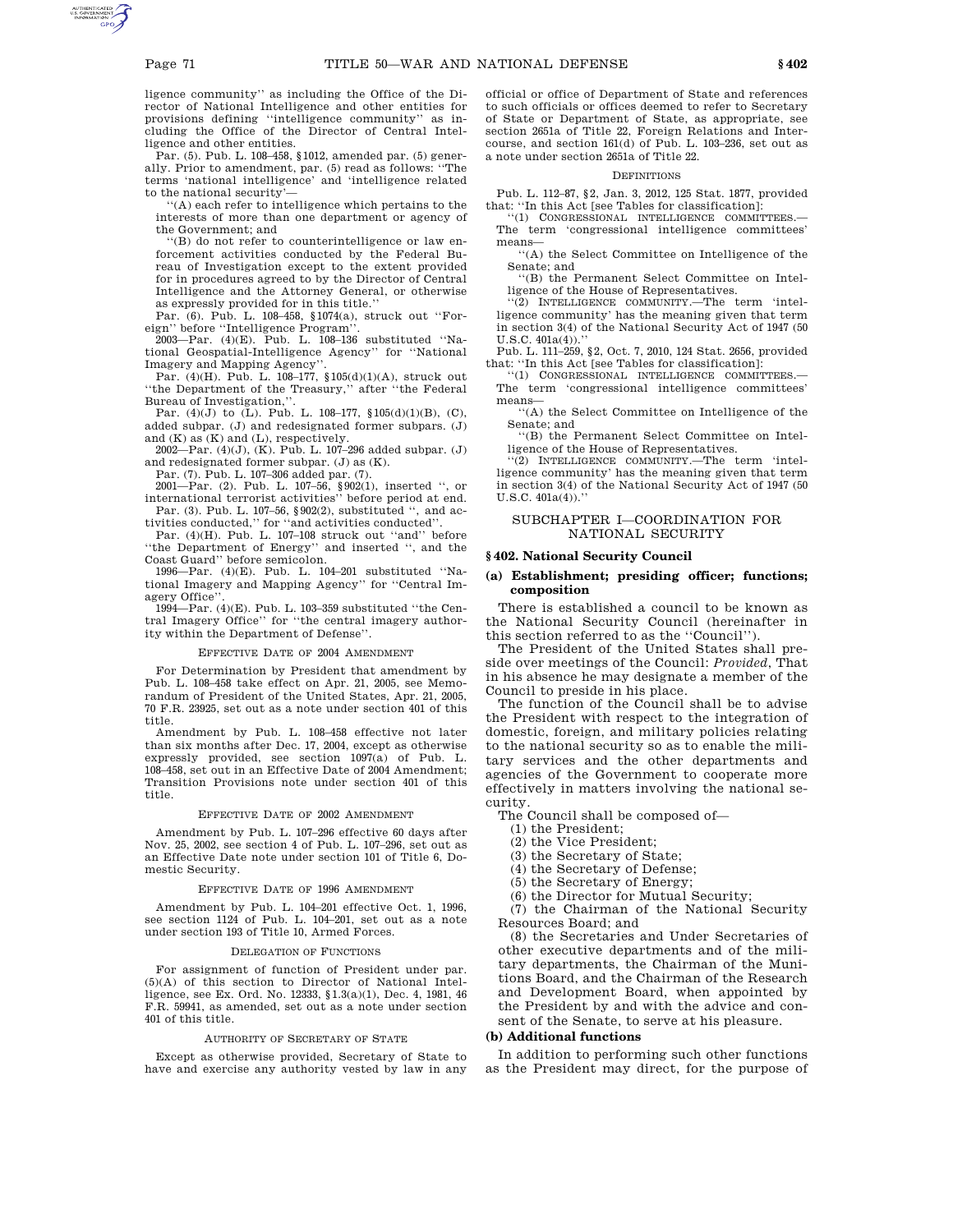more effectively coordinating the policies and functions of the departments and agencies of the Government relating to the national security, it shall, subject to the direction of the President, be the duty of the Council—

(1) to assess and appraise the objectives, commitments, and risks of the United States in relation to our actual and potential military power, in the interest of national security, for the purpose of making recommendations to the President in connection therewith; and

(2) to consider policies on matters of common interest to the departments and agencies of the Government concerned with the national security, and to make recommendations to the President in connection therewith.

# **(c) Executive secretary; appointment; staff employees**

The Council shall have a staff to be headed by a civilian executive secretary who shall be appointed by the President. The executive secretary, subject to the direction of the Council, is authorized, subject to the civil-service laws and chapter 51 and subchapter III of chapter 53 of title 5, to appoint and fix the compensation of such personnel as may be necessary to perform such duties as may be prescribed by the Council in connection with the performance of its functions.

# **(d) Recommendations and reports**

The Council shall, from time to time, make such recommendations, and such other reports to the President as it deems appropriate or as the President may require.

## **(e) Participation of Chairman or Vice Chairman of Joint Chiefs of Staff**

The Chairman (or in his absence the Vice Chairman) of the Joint Chiefs of Staff may, in his role as principal military adviser to the National Security Council and subject to the direction of the President, attend and participate in meetings of the National Security Council.

## **(f) Participation by Director of National Drug Control Policy**

The Director of National Drug Control Policy may, in the role of the Director as principal adviser to the National Security Council on national drug control policy, and subject to the direction of the President, attend and participate in meetings of the National Security Council.

# **(g) Board for Low Intensity Conflict**

The President shall establish within the National Security Council a board to be known as the ''Board for Low Intensity Conflict''. The principal function of the board shall be to coordinate the policies of the United States for low intensity conflict.

## **(h) Committee on Foreign Intelligence**

(1) There is established within the National Security Council a committee to be known as the Committee on Foreign Intelligence (in this subsection referred to as the ''Committee'').

(2) The Committee shall be composed of the following:

(A) The Director of National Intelligence.

(B) The Secretary of State.

(C) The Secretary of Defense.

(D) The Assistant to the President for National Security Affairs, who shall serve as the chairperson of the Committee.

(E) Such other members as the President may designate.

(3) The function of the Committee shall be to assist the Council in its activities by—

(A) identifying the intelligence required to address the national security interests of the United States as specified by the President;

(B) establishing priorities (including funding priorities) among the programs, projects, and activities that address such interests and requirements; and

(C) establishing policies relating to the conduct of intelligence activities of the United States, including appropriate roles and missions for the elements of the intelligence community and appropriate targets of intelligence collection activities.

(4) In carrying out its function, the Committee shall—

(A) conduct an annual review of the national security interests of the United States;

(B) identify on an annual basis, and at such other times as the Council may require, the intelligence required to meet such interests and establish an order of priority for the collection and analysis of such intelligence; and

(C) conduct an annual review of the elements of the intelligence community in order to determine the success of such elements in collecting, analyzing, and disseminating the intelligence identified under subparagraph (B).

(5) The Committee shall submit each year to the Council and to the Director of National Intelligence a comprehensive report on its activities during the preceding year, including its activities under paragraphs (3) and (4).

## **(i) Committee on Transnational Threats**

(1) There is established within the National Security Council a committee to be known as the Committee on Transnational Threats (in this subsection referred to as the ''Committee'').

(2) The Committee shall include the following members:

(A) The Director of National Intelligence.

(B) The Secretary of State.

(C) The Secretary of Defense.

(D) The Attorney General.

(E) The Assistant to the President for National Security Affairs, who shall serve as the chairperson of the Committee.

(F) Such other members as the President may designate.

(3) The function of the Committee shall be to coordinate and direct the activities of the United States Government relating to combatting transnational threats.

(4) In carrying out its function, the Committee shall—

(A) identify transnational threats;

(B) develop strategies to enable the United States Government to respond to transnational threats identified under subparagraph (A);

(C) monitor implementation of such strategies;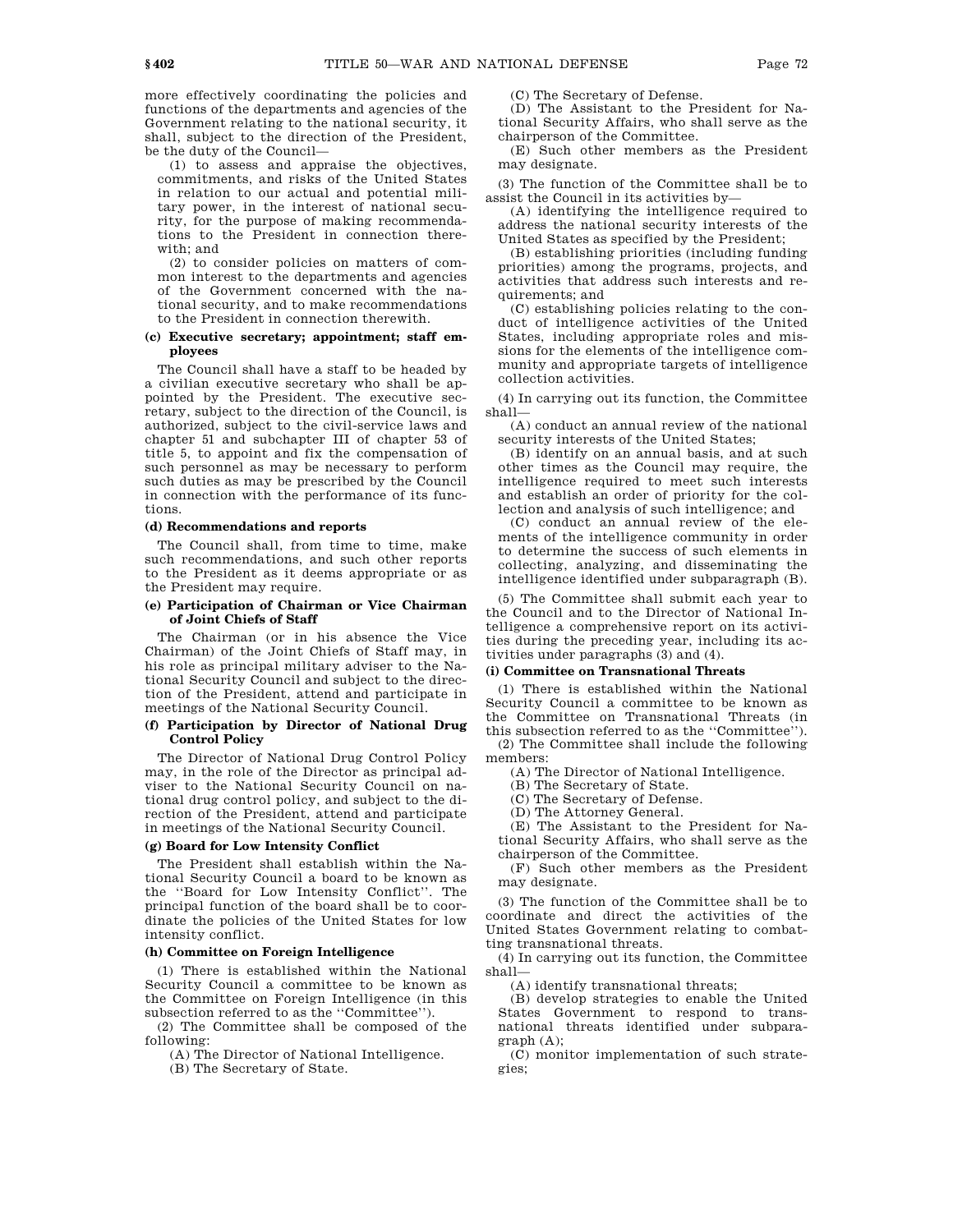(D) make recommendations as to appropriate responses to specific transnational threats;

(E) assist in the resolution of operational and policy differences among Federal departments and agencies in their responses to transnational threats;

(F) develop policies and procedures to ensure the effective sharing of information about transnational threats among Federal departments and agencies, including law enforcement agencies and the elements of the intelligence community; and

(G) develop guidelines to enhance and improve the coordination of activities of Federal law enforcement agencies and elements of the intelligence community outside the United States with respect to transnational threats.

(5) For purposes of this subsection, the term ''transnational threat'' means the following:

(A) Any transnational activity (including international terrorism, narcotics trafficking, the proliferation of weapons of mass destruction and the delivery systems for such weapons, and organized crime) that threatens the national security of the United States.

(B) Any individual or group that engages in an activity referred to in subparagraph (A).

# **(j) Participation of Director of National Intelligence**

The Director of National Intelligence (or, in the Director's absence, the Principal Deputy Director of National Intelligence) may, in the performance of the Director's duties under this Act and subject to the direction of the President, attend and participate in meetings of the National Security Council.

# **(k) Special Adviser to the President on International Religious Freedom**

It is the sense of the Congress that there should be within the staff of the National Security Council a Special Adviser to the President on International Religious Freedom, whose position should be comparable to that of a director within the Executive Office of the President. The Special Adviser should serve as a resource for executive branch officials, compiling and maintaining information on the facts and circumstances of violations of religious freedom (as defined in section 6402 of title 22), and making policy recommendations. The Special Adviser should serve as liaison with the Ambassador at Large for International Religious Freedom, the United States Commission on International Religious Freedom, Congress and, as advisable, religious nongovernmental organizations.

## **(***l***) Participation of Coordinator for the Prevention of Weapons of Mass Destruction Proliferation and Terrorism**

The United States Coordinator for the Prevention of Weapons of Mass Destruction Proliferation and Terrorism (or, in the Coordinator's absence, the Deputy United States Coordinator) may, in the performance of the Coordinator's duty as principal advisor to the President on all matters relating to the prevention of weapons of mass destruction proliferation and terrorism, and, subject to the direction of the President,

attend and participate in meetings of the National Security Council and the Homeland Security Council.

(July 26, 1947, ch. 343, title I, §101, 61 Stat. 496; Aug. 10, 1949, ch. 412, §3, 63 Stat. 579; Oct. 28, 1949, ch. 782, title XI, §1106(a), 63 Stat. 972; Oct. 10, 1951, ch. 479, title V, §501(e)(1), 65 Stat. 378; Pub. L. 99–433, title II, §203, Oct. 1, 1986, 100 Stat. 1011; Pub. L. 99–500, §101(c) [title IX, §9115(f)], Oct. 18, 1986, 100 Stat. 1783–82, 1783–125, and Pub. L. 99–591, §101(c) [title IX, §9115(f)], Oct. 30, 1986, 100 Stat. 3341–82, 3341–125; Pub. L. 99–661, div. A, title XIII, §1311(f), Nov. 14, 1986, 100 Stat. 3986; Pub. L. 100–690, title I, §1003(a)(3), Nov. 18, 1988, 102 Stat. 4182; Pub. L. 102–496, title VII, §703, Oct. 24, 1992, 106 Stat. 3189; Pub. L. 104–293, title VIII, §§802, 804, Oct. 11, 1996, 110 Stat. 3474, 3476; Pub. L. 105–277, div. C, title VII, §713(b), Oct. 21, 1998, 112 Stat. 2681–693; Pub. L. 105–292, title III, §301, Oct. 27, 1998, 112 Stat. 2800; Pub. L. 108–458, title I, §§1071(a)(1)(A)–(D), 1072(a)(1), Dec. 17, 2004, 118 Stat. 3689, 3692; Pub. L. 110–53, title XVIII, §1841(g), Aug. 3, 2007, 121 Stat. 500; Pub. L. 110–140, title IX, §932, Dec. 19, 2007, 121 Stat. 1740.)

### REFERENCES IN TEXT

This Act, referred to in subsec. (j), means act July 26, 1947, ch. 343, 61 Stat. 495, as amended, known as the National Security Act of 1947. For complete classification of this Act to the Code, see Short Title note set out under section 401 of this title and Tables.

#### CODIFICATION

Pub. L. 99–591 is a corrected version of Pub. L. 99–500. In subsec. (c), provisions that specified compensation of \$10,000 per year for the executive secretary to the Council were omitted. Section 304(b) of Pub. L. 88–426 amended section 105 of Title 3, The President, to include the executive secretary of the Council among those whose compensation was authorized to be fixed by the President. Section 1(a) of Pub. L. 95–570 further amended section 105 of Title 3 to authorize the President to appoint and fix the pay of the employees of the White House Office subject to certain provisions.

In subsec. (c), ''chapter 51 and subchapter III of chapter 53 of title 5'' substituted for ''the Classification Act of 1949, as amended'' on authority of Pub. L. 89–554, §7(b), Sept. 6, 1966, 80 Stat. 631, the first section of which enacted Title 5, Government Organization and Employees.

### AMENDMENTS

2007—Subsec. (a)(5) to (8). Pub. L. 110–140 added par. (5) and redesignated former pars. (5) to (7) as (6) to (8), respectively.

Subsecs. (i), (k). Pub. L. 110–53, §1841(g)(1), redesignated subsec. (i), relating to Special Adviser to the President on International Religious Freedom, as (k).

Subsec. (*l*). Pub. L. 110–53, §1841(g)(2), added subsec. (*l*).

2004—Subsec. (h)(2)(A). Pub. L. 108–458, §1071(a)(1)(A), substituted ''Director of National Intelligence'' for ''Director of Central Intelligence''.

Subsec. (h)(5). Pub. L. 108–458, §1071(a)(1)(B), substituted ''Director of National Intelligence'' for ''Director of Central Intelligence''.

Subsec. (i)(2)(A). Pub. L. 108–458, §1071(a)(1)(C), substituted ''Director of National Intelligence'' for ''Director of Central Intelligence''.

Subsec. (j). Pub. L. 108–458, §1072(a)(1), substituted ''Principal Deputy Director of National Intelligence'' for ''Deputy Director of Central Intelligence''.

Pub. L. 108–458, §1071(a)(1)(D), substituted ''Director of National Intelligence'' for ''Director of Central Intelligence''.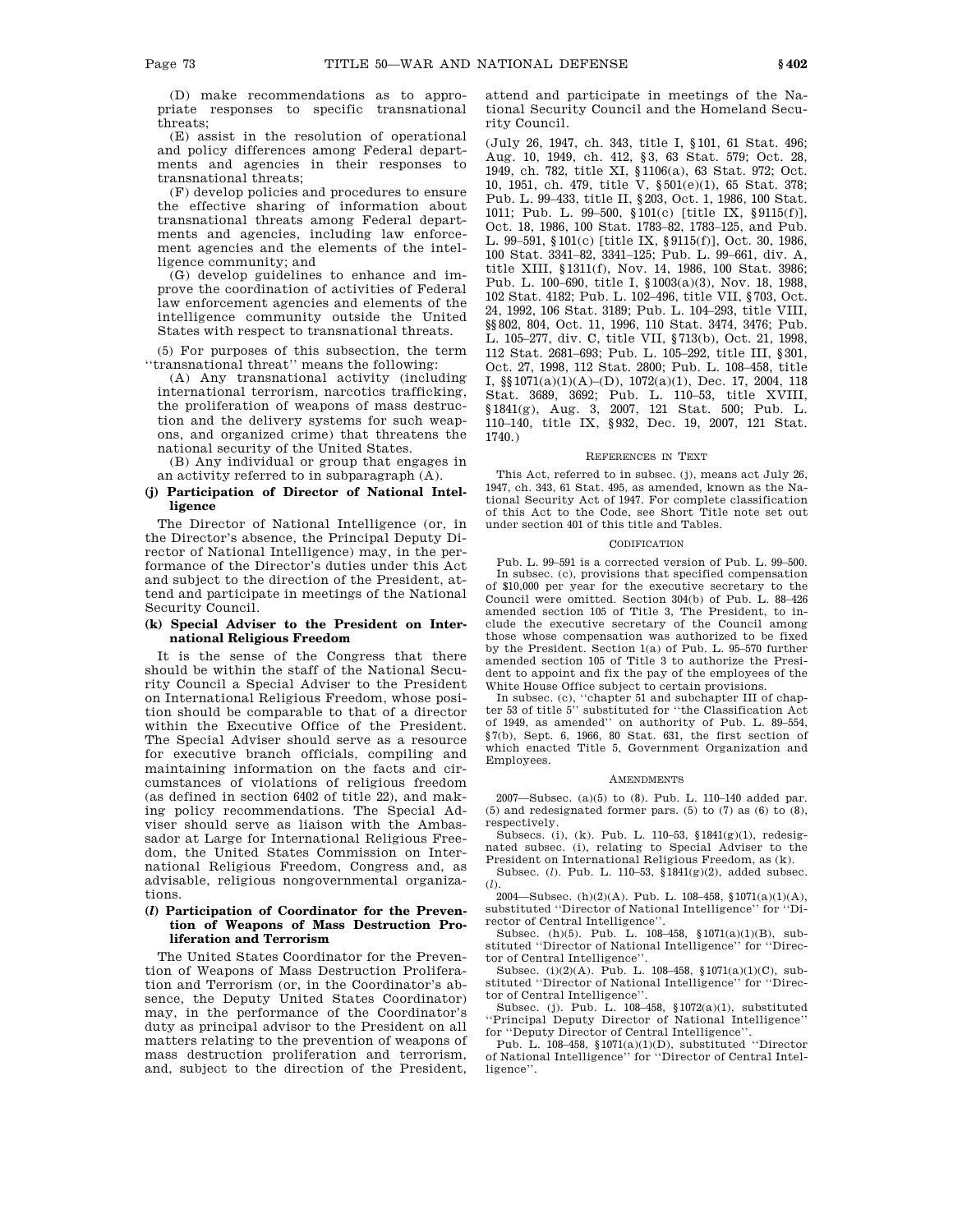1998—Subsecs. (f), (g). Pub. L. 105–277 added subsec. (f) and redesignated former subsec. (f) as (g).

Subsec. (i). Pub. L. 105–292 added subsec. (i) relating to Special Adviser to the President on International Religious Freedom.

1996—Subsec. (h). Pub. L. 104–293, §802(2), added subsec. (h). Former subsec. (h) redesignated (j).

Subsec. (i). Pub. L. 104–293, §804, added subsec. (i).

Subsec. (j). Pub. L. 104–293, §802(1), redesignated subsec. (h) as (j).

1992—Subsec. (h). Pub. L. 102–496 added subsec. (h). 1988—Subsecs. (f), (g). Pub. L. 100–690, §§1003(a)(3),

1009, temporarily added subsec. (f), relating to participation by Director of National Drug Control Policy in meetings of National Security Council, and redesignated former subsec. (f) as (g). See Effective and Termination Dates of 1988 Amendment note below.

1986—Subsec. (e). Pub. L. 99–433 added subsec. (e).

Subsec. (f). Pub. L. 99–500, Pub. L. 99–591, and Pub. L. 99–661 amended section identically adding subsec. (f).

1951—Subsec. (a). Act Oct. 10, 1951, inserted cl. (5) relating to Director for Mutual Security, in fourth paragraph, and renumbered former cls. (5) and (6) thereof as cls. (6) and (7), respectively.

 $1949$ —Subsec. (a). Act Aug. 10, 1949, added the Vice President to the Council, removed the Secretaries of the military departments, to authorize the President to add, with the consent of the Senate, Secretaries and Under Secretaries of other executive departments and of the military department, and the Chairmen of the Munitions Board and the Research and Development Board.

Subsec. (c). Act Oct. 28, 1949, substituted ''Classification Act of 1949'' for ''Classification Act of 1923, as amended''.

## EFFECTIVE DATE OF 2007 AMENDMENT

Amendment by Pub. L. 110–140 effective on the date that is 1 day after Dec. 19, 2007, see section 1601 of Pub. L. 110–140, set out as an Effective Date note under section 1824 of Title 2, The Congress.

#### EFFECTIVE DATE OF 2004 AMENDMENT

For Determination by President that amendment by Pub. L. 108–458 take effect on Apr. 21, 2005, see Memorandum of President of the United States, Apr. 21, 2005, 70 F.R. 23925, set out as a note under section 401 of this title.

Amendment by Pub. L. 108–458 effective not later than six months after Dec. 17, 2004, except as otherwise expressly provided, see section 1097(a) of Pub. L. 108–458, set out in an Effective Date of 2004 Amendment; Transition Provisions note under section 401 of this title.

#### EFFECTIVE AND TERMINATION DATES OF 1988 AMENDMENT

Amendment by Pub. L. 100–690 effective Jan. 21, 1989, and repealed on Sept. 30, 1997, see sections 1012 and 1009, respectively, of Pub. L. 100–690.

#### REPEALS

Act Oct. 28, 1949, ch. 782, cited as a credit to this section, was repealed (subject to a savings clause) by Pub. L. 89–554, Sept. 6, 1966, §8, 80 Stat. 632, 655.

#### TRANSFER OF FUNCTIONS

Office of Director for Mutual Security abolished and functions of Director, including those as a member of National Security Council, transferred to Director of Foreign Operations Administration by Reorg. Plan No. 7 of 1953, eff. Aug. 1, 1953, 18 F.R. 4541, set out in the Appendix to Title 5, Government Organization and Employees. Foreign Operations Administration abolished by Ex. Ord. No. 10610, May 9, 1955, 20 F.R. 3179, and its functions and offices transferred to Department of State to be administered by International Cooperation Administration. For later transfer, see section 2381 of Title 22, Foreign Relations and Intercourse, and notes set out under that section.

National Security Resources Board, together with Office of Chairman, abolished by section 6 of Reorg. Plan No. 3 of 1953, eff. June 12, 1953, 18 F.R. 3375, 67 Stat. 634, set out under section 404 of this title. Functions of Chairman with limited exception, including his functions as a member of National Security Council transferred to Office of Defense Mobilization by section 2(a) of Reorg. Plan No. 3 of 1953. Functions of Director of Office of Defense Mobilization with respect to being a member of National Security Council transferred to Director of Office of Civil and Defense Mobilization by Reorg. Plan No. 1 of 1958, §4, eff. July 1, 1958, 23 F.R. 4991, 72 Stat. 1799, as amended by Pub. L. 85–763, Aug. 26, 1958, 72 Stat. 861, set out as a note under section 5195 of Title 42, The Public Health and Welfare. For subsequent transfers or delegations to Office of Emergency Planning, Office of Emergency Preparedness, President, Federal Preparedness Agency, and Secretary of Homeland Security, see Transfer of Functions notes set out under section 404 of this title.

Munitions Board, together with office of Chairman, abolished by section 2 of Reorg. Plan No. 6 of 1953, eff. June 30, 1953, 18 F.R. 3743, 67 Stat. 638, set out in the Appendix to Title 5, Government Organization and Employees. All functions vested in Munitions Board transferred to Secretary of Defense by section 1(a) of Reorg. Plan No. 6 of 1953.

Research and Development Board, together with office of Chairman, abolished by section 2 of Reorg. Plan No. 6 of 1953, eff. June 30, 1953, 18 F.R. 3743, 67 Stat. 638, set out in the Appendix to Title 5, Government Organization and Employees. Functions vested in Board transferred to Secretary of Defense by section 1(a) of Reorg. Plan No. 6 of 1953.

National Security Council, together with its functions, records, property, personnel, and unexpended balances of appropriations, allocations, and other funds (available or to be made available) transferred to Executive Office of President by Reorg. Plan No. 4 of 1949, eff. Aug. 20, 1949, 14 F.R. 5227, 63 Stat. 1067, set out in the Appendix to Title 5, Government Organization and Employees.

RULE OF CONSTRUCTION FOR DUPLICATE AUTHORIZATION AND APPROPRIATION PROVISIONS OF PUBLIC LAWS 99–500, 99–591, AND 99–661

For rule of construction for certain duplicate provisions of Public Laws 99–500, 99–591, and 99–661, see section 6 of Pub. L. 100–26, set out as a note under section 2302 of Title 10, Armed Forces.

### SECTION AS UNAFFECTED BY REPEALS

Repeals by section 542(a) of Mutual Security Act of 1954 did not repeal amendment to this section by act Oct. 10, 1951.

#### PILOT PROGRAM ON CRYPTOLOGIC SERVICE TRAINING

Pub. L. 108–375, div. A, title IX, §922, Oct. 28, 2004, 118 Stat. 2029, which authorized the Director of the National Security Agency to carry out a pilot program on cryptologic service training for the intelligence community, was repealed by Pub. L. 111–259, title III, §313(b)(1)(C), Oct. 7, 2010, 124 Stat. 2666.

#### NATIONAL SECURITY AGENCY ACT OF 1959

Pub. L. 86–36, May 29, 1959, 73 Stat. 63, as amended by Pub. L. 87–367, title II, §§201, 204, Oct. 4, 1961, 75 Stat. 789, 791; Pub. L. 87–793, §1001(c), Oct. 11, 1962, 76 Stat. 864; Sept. 23, 1950, ch. 1024, title III, §306(a), as added Mar. 26, 1964, Pub. L. 88–290, 78 Stat. 170; Aug. 14, 1964, Pub. L. 88–426, title III, §306(h), 78 Stat. 430; Oct. 6, 1964, Pub. L. 88–631, §3(d), 78 Stat. 1008; Sept. 6, 1966, Pub. L. 89–554, §8(a), 80 Stat. 660; Oct. 8, 1966, Pub. L. 89–632, §1(e), 80 Stat. 878; Pub. L. 91–187, §2, Dec. 30, 1969, 83 Stat. 850; Pub. L. 96–450, title IV, §402(a), Oct. 14, 1980, 94 Stat. 1977; Pub. L. 97–89, title VI, §§601–603, Dec. 4, 1981, 95 Stat. 1154–1156, eff. Oct. 1, 1981; Pub. L. 99–335, title V, §507(a), June 6, 1986, 100 Stat. 628; Pub. L. 99–569, title V, §505, Oct. 27, 1986, 100 Stat. 3200; Pub. L. 101–193,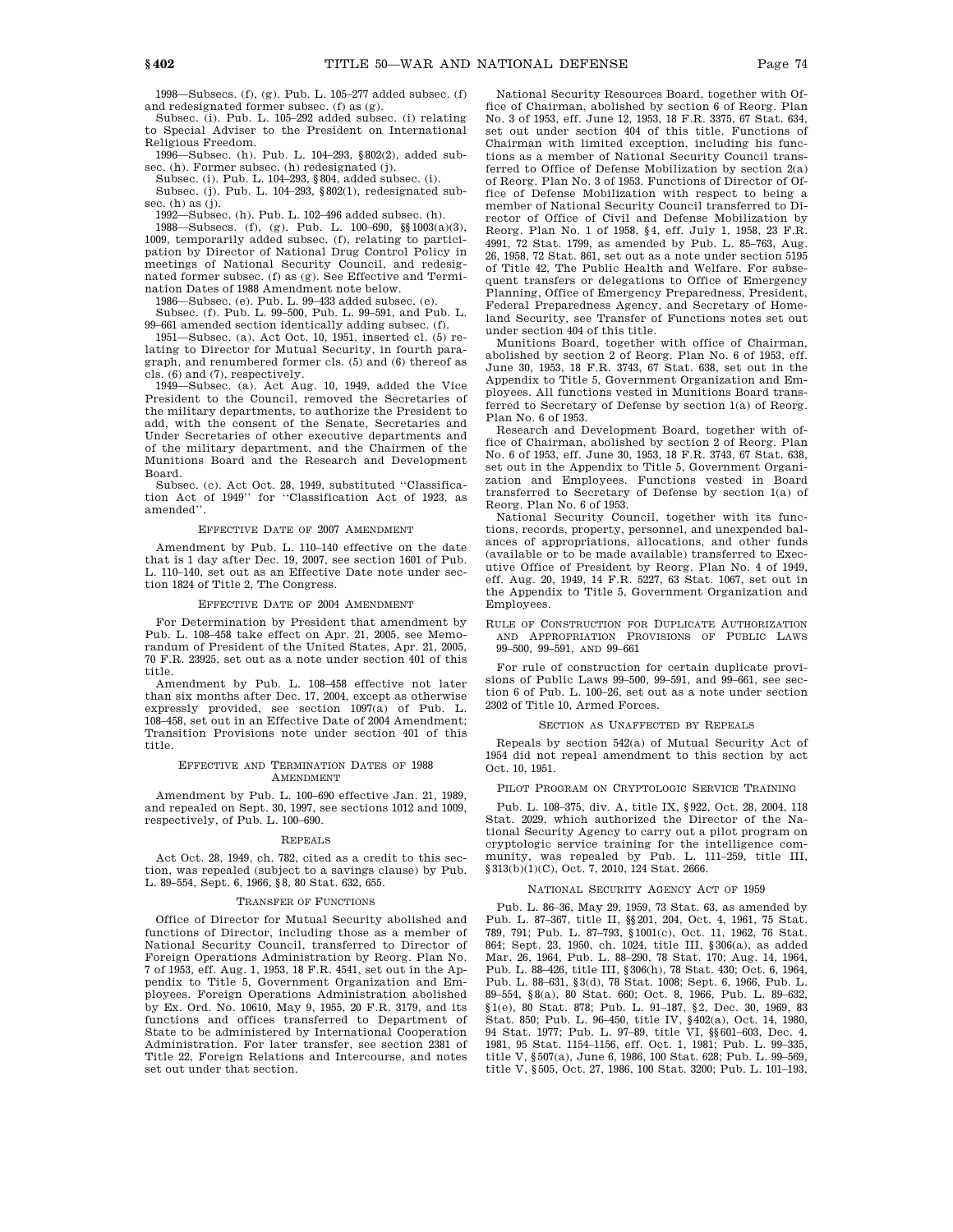title V, §505(b), Nov. 30, 1989, 103 Stat. 1709; Pub. L. 101–194, title V, §506(c)(2), Nov. 30, 1989, 103 Stat. 1759; Pub. L. 102–88, title V, §503, Aug. 14, 1991, 105 Stat. 436; Pub. L. 102–183, title IV, §405, Dec. 4, 1991, 105 Stat. 1267; Pub. L. 102–496, title III, §304(a), title IV, §405, title VIII, §803(b), Oct. 24, 1992, 106 Stat. 3183, 3186, 3253; Pub. L. 103–359, title VIII, §806(b)(2), Oct. 14, 1994, 108 Stat. 3442; Pub. L. 104–106, div. A, title X, §1064(b), Feb. 10, 1996, 110 Stat. 445; Pub. L. 104–201, div. A, title XVI, §1633(b)(1), Sept. 23, 1996, 110 Stat. 2751; Pub. L. 107–108, title V, §506, Dec. 28, 2001, 115 Stat. 1406; Pub. L. 107–306, title VIII, §841(f), Nov. 27, 2002, 116 Stat. 2432; Pub. L. 108–177, title III, §377(c), title V, §501, Dec. 13, 2003, 117 Stat. 2630, 2633; Pub. L. 108–487, title V, §501, Dec. 23, 2004, 118 Stat. 3950; Pub. L. 109–364, div. A, title IX, §933, Oct. 17, 2006, 120 Stat. 2363; Pub. L. 111–259, title III, §312(a)–(d), title IV, §433, Oct. 7, 2010, 124 Stat. 2663, 2664, 2732; Pub. L. 112–87, title IV, §421, Jan. 3, 2012, 125 Stat. 1893, provided: ''That this Act [this note] may be cited as the 'National Security Agency Act of 1959'. [Amended Pub. L. 89–554, §8(a), Sept. 6, 1966, 80 Stat. 660; Pub. L. 96–450, title IV, §402(a)(2), Oct. 14, 1980, 94

Stat. 1978.] ''SEC. 2. There is a Director of Compliance of the National Security Agency, who shall be appointed by the Director of the National Security Agency and who shall be responsible for the programs of compliance over mission activities of the National Security Agency. [Added Pub. L. 111–259, title IV, §433, Oct. 7, 2010, 124 Stat. 2732.]

''SEC. 3. [Amended section 1581(a) of Title 10, Armed Forces.]

''[SEC. 4. Repealed. Pub. L. 104–201, div. A, title XVI, §1633(b)(1), Sept. 23, 1996, 110 Stat. 2751.]

''SEC. 5. Officers and employees of the National Security Agency who are citizens or nationals of the United States may be granted additional compensation, in accordance with regulations which shall be prescribed by the Secretary of Defense, not in excess of additional compensation authorized by section 207 of the Independent Offices Appropriation Act, 1949, as amended (5 U.S.C. 118h) [see 5 U.S.C. 5941], for employees whose rates of basic compensation are fixed by statute.

''SEC. 6. (a) Except as provided in subsection (b) of this section, nothing in this Act or any other law (including, but not limited to, the first section and section 2 of the Act of August 28, 1935 (5 U.S.C. 654) [repealed by Pub. L. 86–626, title I, §101, July 12, 1960, 74 Stat. 427]) shall be construed to require the disclosure of the organization or any function of the National Security Agency, or any information with respect to the activities thereof, or of the names, titles, salaries, or number of the persons employed by such agency.

'(b) The reporting requirements of section 1582 of title 10, United States Code, shall apply to positions established in the National Security Agency in the manner provided by section 4 of this Act.

[SEC. 7. Repealed. Pub. L. 89-554, §8(a), Sept. 6, 1966, 80 Stat. 660.]

'SEC. 8. The foregoing provisions of this Act shall take effect on the first day of the first pay period which begins later than the thirtieth day following the date of enactment of this Act [May 29, 1959].

'SEC. 9. (a) Notwithstanding section 322 of the Act of June 30, 1932 ([former] 40 U.S.C. 278a), section 5536 of title 5, United States Code, and section 2675 of title 10, United States Code, the Director of the National Security Agency, on behalf of the Secretary of Defense, may lease real property outside the United States, for periods not exceeding ten years, for the use of the National Security Agency for special cryptologic activities and for housing for personnel assigned to such activities.

'(b) The Director of the National Security Agency, on behalf of the Secretary of Defense, may provide to certain civilian and military personnel of the Department of Defense who are assigned to special cryptologic activities outside the United States and who are designated by the Secretary of Defense for the purposes of this subsection—

''(1) allowances and benefits—

''(A) comparable to those provided by the Secretary of State to members of the Foreign Service under chapter 9 of title I of the Foreign Service Act of 1980 (22 U.S.C. 4081 et seq.) or any other provision of law; and

''(B) in the case of selected personnel serving in circumstances similar to those in which personnel of the Central Intelligence Agency serve, comparable to those provided by the Director of Central Intelligence to personnel of the Central Intelligence Agency;

''(2) housing (including heat, light, and household equipment) without cost to such personnel, if the Director of the National Security Agency, on behalf of the Secretary of Defense determines that it would be in the public interest to provide such housing; and

''(3) special retirement accrual in the same manner provided in section 303 of the Central Intelligence Agency Retirement Act (50 U.S.C. 403 note) [50 U.S.C. 2001 et seq.] and in section 18 of the Central Intelligence Agency Act of 1949 [50 U.S.C. 403r].

''(c) The authority of the Director of the National Security Agency, on behalf of the Secretary of Defense, to make payments under subsections (a) and (b), and under contracts for leases entered into under subsection (a), is effective for any fiscal year only to the extent that appropriated funds are available for such purpose.

''(d) Members of the Armed Forces may not receive benefits under both subsection (b)(1) and title 37, United States Code, for the same purpose. The Secretary of Defense shall prescribe such regulations as may be necessary to carry out this subsection.

 $(e)$  Regulations issued pursuant to subsection  $(b)(1)$ shall be submitted to the Permanent Select Committee on Intelligence of the House of Representatives and the Select Committee on Intelligence of the Senate before such regulations take effect.

[Amended Pub. L. 102–496, title VIII, §803(b), Oct. 24, 1992, 106 Stat. 3253. Amendment by Pub. L. 102–496 effective on first day of fourth month beginning after Oct. 24, 1992, see section 805 of Pub. L. 102–496, set out as an Effective Date note under section 2001 of this title.]

[Amended Pub. L. 101–193, title V, §505(b), Nov. 30,

1989, 103 Stat. 1709.] [Amended Pub. L. 99–335, title V, §507(a), June 6, 1986, 100 Stat. 628. Amendment by Pub. L. 99–335 effective Jan. 1, 1987, see section 702(a) of Pub. L. 99–335, set out as an Effective Date note under section 8401 of Title 5, Government Organization and Employees.]

[Amended Pub. L. 97–89, title VI, §601, Dec. 4, 1981, 95 Stat. 1154.]

[Added Pub. L. 96–450, title IV, §402(a)(1), Oct. 14, 1980, 94 Stat. 1977.]

''SEC. 10. (a) The Director of the National Security Agency shall arrange for, and shall prescribe regulations concerning, language and language-related training programs for military and civilian cryptologic personnel. In establishing programs under this section for language and language-related training, the Director—

 $(1)$  may provide for the training and instruction to be furnished, including functional and geographic area specializations;

''(2) may arrange for training and instruction through other Government agencies and, in any case in which appropriate training or instruction is unavailable through Government facilities, through nongovernmental facilities that furnish training and instruction useful in the fields of language and foreign affairs;

''(3) may support programs that furnish necessary language and language-related skills, including, in any case in which appropriate programs are unavailable at Government facilities, support through contracts, grants, or cooperation with nongovernmental educational institutions; and

''(4) may obtain by appointment or contract the services of individuals to serve as language instructors, linguists, or special language project personnel. ''(b)(1) In order to maintain necessary capability in

foreign language skills and related abilities needed by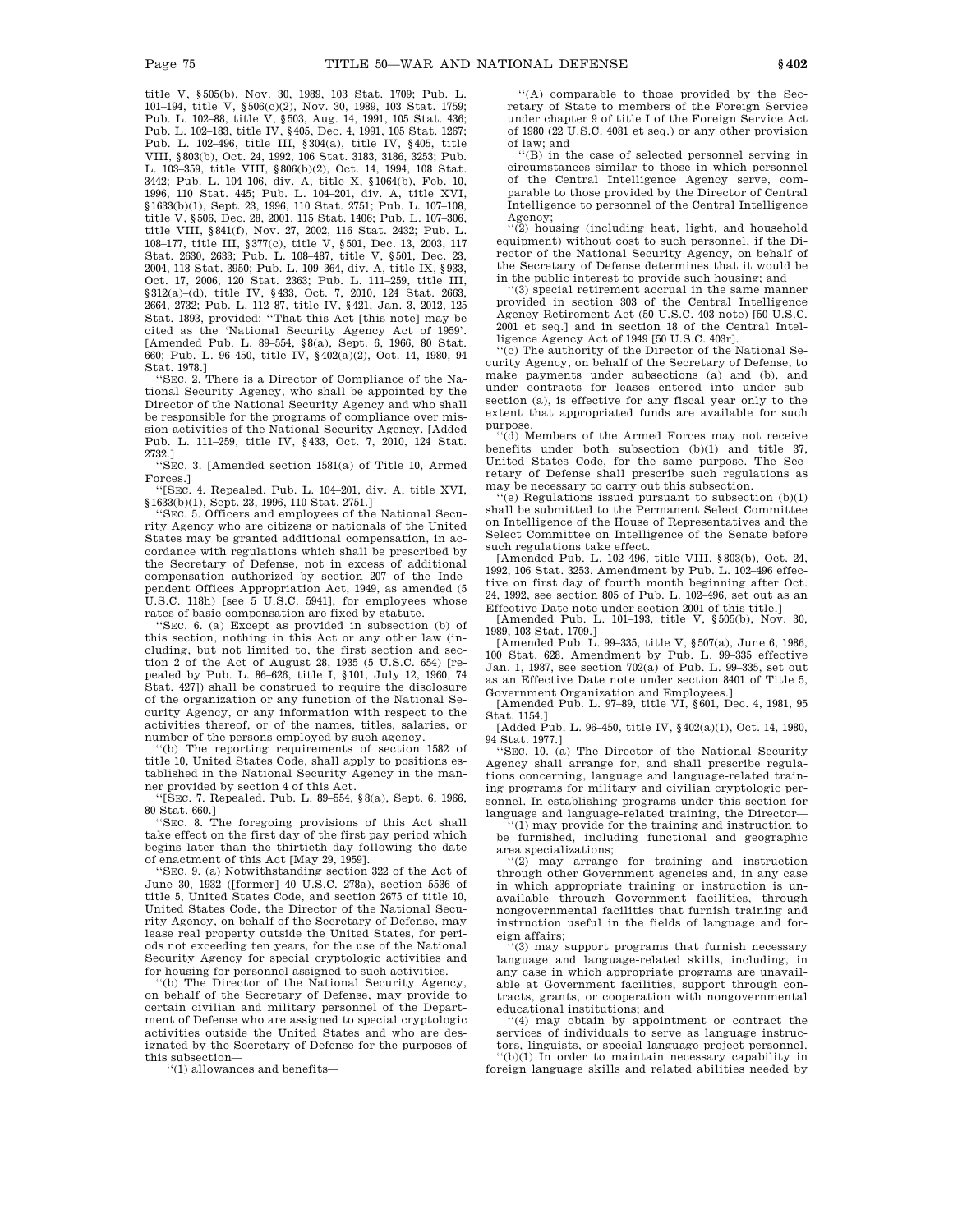the National Security Agency, the Director, without regard to subchapter IV of chapter 55 of title 5, United States Code, may provide special monetary or other incentives to encourage civilian cryptologic personnel of the Agency to acquire or retain proficiency in foreign languages or special related abilities needed by the Agency.

''(2) In order to provide linguistic training and support for cryptologic personnel, the Director—

''(A) may pay all or part of the tuition and other expenses related to the training of personnel who are assigned or detailed for language and language-related training, orientation, or instruction; and ''(B) may pay benefits and allowances to civilian

personnel in accordance with chapters 57 and 59 of title 5, United States Code, and to military personnel in accordance with chapter 7 of title 37, United States Code, and applicable provisions of title 10, United States Code, when such personnel are assigned to training at sites away from their designated duty station.

 $C<sup>1</sup>(c)(1)$  To the extent not inconsistent, in the opinion of the Secretary of Defense, with the operation of military cryptologic reserve units and in order to maintain necessary capability in foreign language skills and related abilities needed by the National Security Agency, the Director may establish a cryptologic linguist reserve. The cryptologic linguist reserve may consist of former or retired civilian or military cryptologic personnel of the National Security Agency and of other qualified individuals, as determined by the Director of the Agency. Each member of the cryptologic linguist reserve shall agree that, during any period of emergency (as determined by the Director), the member shall return to active civilian status with the National Security Agency and shall perform such linguistic or linguistic-related duties as the Director may assign.

''(2) In order to attract individuals to become members of the cryptologic linguist reserve, the Director, without regard to subchapter IV of chapter 55 of title 5, United States Code, may provide special monetary incentives to individuals eligible to become members of the reserve who agree to become members of the cryptologic linguist reserve and to acquire or retain proficiency in foreign languages or special related abilities.

''(3) In order to provide training and support for members of the cryptologic linguist reserve, the Director—

''(A) may pay all or part of the tuition and other expenses related to the training of individuals in the cryptologic linguist reserve who are assigned or detailed for language and language-related training, orientation, or instruction; and

''(B) may pay benefits and allowances in accordance with chapters 57 and 59 of title 5, United States Code, to individuals in the cryptologic linguist reserve who are assigned to training at sites away from their

homes or regular places of business. ''(d)(1) The Director, before providing training under this section to any individual, may obtain an agreement with that individual that—

''(A) in the case of current employees, pertains to continuation of service of the employee, and repayment of the expenses of such training for failure to fulfill the agreement, consistent with the provisions of section 4108 of title 5, United States Code; and

''(B) in the case of individuals accepted for membership in the cryptologic linguist reserve, pertains to return to service when requested, and repayment of the expenses of such training for failure to fulfill the agreement, consistent with the provisions of section

4108 of title 5, United States Code. ''(2) The Director, under regulations prescribed under this section, may waive, in whole or in part, a right of recovery under an agreement made under this subsection if it is shown that the recovery would be against equity and good conscience or against the pub-

lic interest. ''(e)(1) Subject to paragraph (2), the Director may provide to family members of military and civilian cryptologic personnel assigned to representational duties outside the United States, in anticipation of the assignment of such personnel outside the United States or while outside the United States, appropriate orientation and language training that is directly related to the assignment abroad.

''(2) Language training under paragraph (1) may not be provided to any individual through payment of the expenses of tuition or other cost of instruction at a non-Government educational institution unless appropriate instruction is not available at a Government facility.

''(f) The Director may waive the applicability of any provision of chapter 41 of title 5, United States Code, to any provision of this section if he finds that such waiver is important to the performance of cryptologic functions.

''(g) The authority of the Director to enter into contracts or to make grants under this section is effective for any fiscal year only to the extent that appropriated funds are available for such purpose.

'(h) Regulations issued pursuant to this section shall be submitted to the Permanent Select Committee on Intelligence of the House of Representatives and the Select Committee on Intelligence of the Senate before such regulations take effect.

''(i) The Director of the National Security Agency, on behalf of the Secretary of Defense, may, without regard to section 4109(a)(2)(B) of title 5, United States Code, pay travel, transportation, storage, and subsistence expenses under chapter 57 of such title to civilian and military personnel of the Department of Defense who are assigned to duty outside the United States for a period of one year or longer which involves cryptologic training, language training, or related disciplines. [Added Pub. L. 96-450, title IV, §402(a)(1), Oct. 14, 1980, 94 Stat. 1978, and amended Pub. L. 97–89, title VI, §602, Dec. 4, 1981, 95 Stat. 1154.]

''SEC. 11. (a)(1) The Director of the National Security Agency may authorize agency personnel within the United States to perform the same functions as officers and agents of the Department of Homeland Security, as provided in section 1315(b)(2) of title 40, United States Code, with the powers set forth in that section, except that such personnel shall perform such functions and exercise such powers—

'(A) at the National Security Agency Headquarters complex and at any facilities and protected property which are solely under the administration and control of, or are used exclusively by, the National Security Agency; and

 $($ B) in the streets, sidewalks, and the open areas within the zone beginning at the outside boundary of such facilities or protected property and extending outward 500 feet.

''(2) The performance of functions and exercise of powers under subparagraph (B) of paragraph (1) shall be limited to those circumstances where such personnel can identify specific and articulable facts giving such personnel reason to believe that the performance of such functions and exercise of such powers is reasonable to protect against physical damage or injury, or threats of physical damage or injury, to agency installations, property, or employees.

''(3) Nothing in this subsection shall be construed to preclude, or limit in any way, the authority of any Federal, State, or local law enforcement agency, or any other Federal police or Federal protective service.

''(4) The rules and regulations enforced by such personnel shall be the rules and regulations prescribed by the Director and shall only be applicable to the areas referred to in subparagraph (A) of paragraph (1).

''(5) Agency personnel authorized by the Director under paragraph (1) may transport an individual apprehended under the authority of this section from the premises at which the individual was apprehended, as described in subparagraph (A) or (B) of paragraph (1), for the purpose of transferring such individual to the custody of law enforcement officials. Such transportation may be provided only to make a transfer of cus-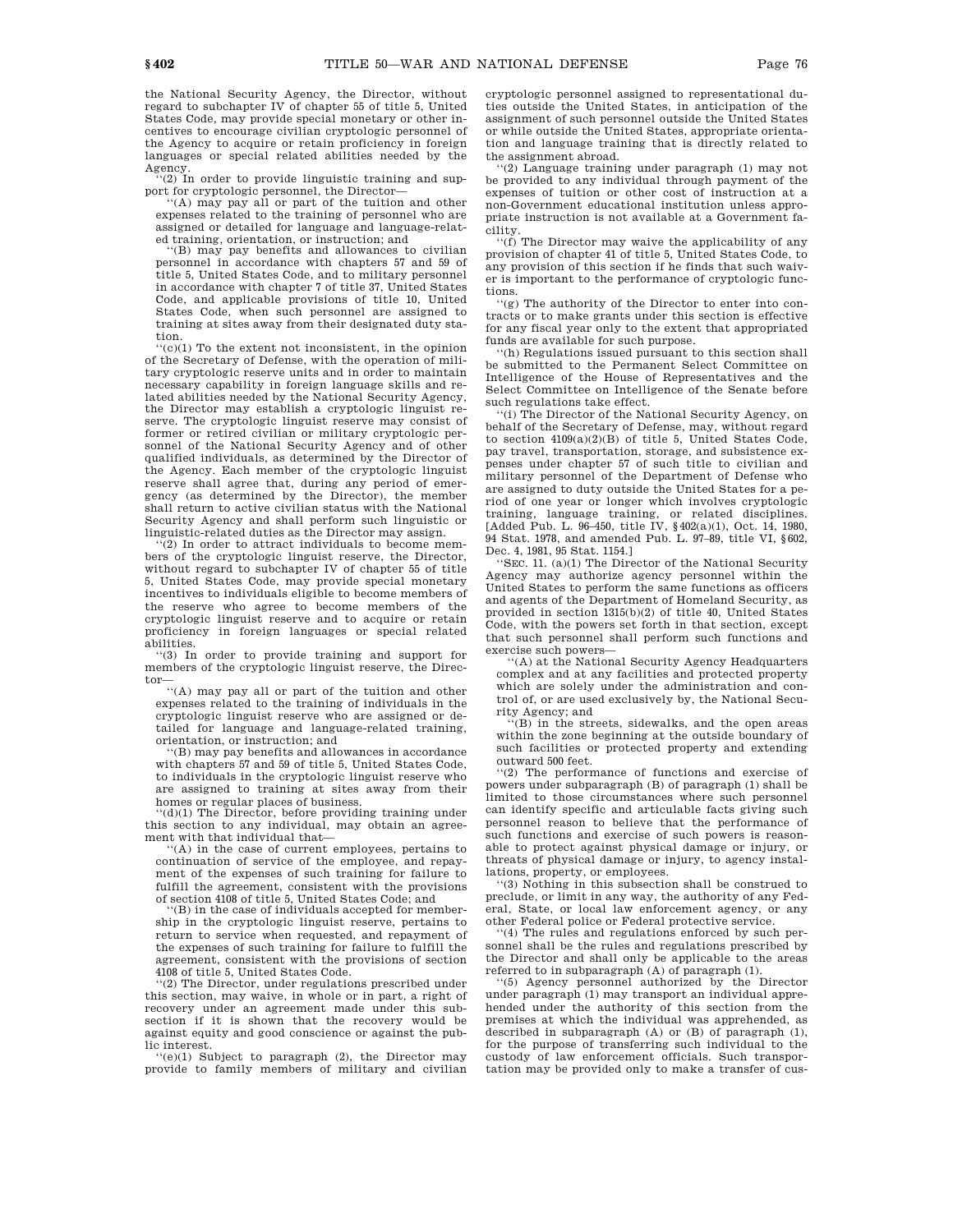tody at a location within 30 miles of the premises described in subparagraphs (A) and (B) of paragraph (1).

''(b) The Director of the National Security Agency is authorized to establish penalties for violations of the rules or regulations prescribed by the Director under subsection (a). Such penalties shall not exceed those specified in section 1315(c)(2) of title 40, United States Code.

''(c) Agency personnel designated by the Director of the National Security Agency under subsection (a) shall be clearly identifiable as United States Government security personnel while engaged in the perform-

ance of the functions to which subsection (a) refers. ''(d)(1) Notwithstanding any other provision of law, agency personnel designated by the Director of the National Security Agency under subsection (a) shall be considered for purposes of chapter 171 of title 28, United States Code, or any other provision of law relating to tort liability, to be acting within the scope of their office or employment when such agency personnel take reasonable action, which may include the use of force, to—

''(A) protect an individual in the presence of such

agency personnel from a crime of violence; ''(B) provide immediate assistance to an individual who has suffered or who is threatened with bodily harm;

''(C) prevent the escape of any individual whom such agency personnel reasonably believe to have committed a crime of violence in the presence of such agency personnel; or

''(D) transport an individual pursuant to subsection

(a)(2). ''(2) Paragraph (1) shall not affect the authorities of the Attorney General under section 2679 of title 28, United States Code.

 $(3)$  In this subsection, the term 'crime of violence' has the meaning given that term in section 16 of title 18, United States Code. [Added Pub. L. 96–450, title IV, §402(a)(1), Oct. 14, 1980, 94 Stat. 1978; amended Pub. L. 107–108, title V, §506, Dec. 28, 2001, 115 Stat. 1406; Pub. L. 107–306, title VIII, §841(f), Nov. 27, 2002, 116 Stat. 2432; Pub. L. 108–177, title III, §377(c), title V, §501, Dec. 13, 2003, 117 Stat. 2630, 2633; Pub. L. 112–87, title IV, §421, Jan. 3, 2012, 125 Stat. 1893.]

 $'$ SEC. 12. (a)(1) The Secretary of Defense (or his designee) may by regulation establish a personnel system for senior civilian cryptologic personnel in the National Security Agency to be known as the Senior Cryptologic Executive Service. The regulations establishing the Senior Cryptologic Executive Service shall—

''(A) meet the requirements set forth in section 3131 of title 5, United States Code, for the Senior Executive Service;

'(B) provide that positions in the Senior Cryptologic Executive Service meet requirements that are consistent with the provisions of section 3132(a)(2) of such title;

''(C) provide, without regard to section 2, rates of pay for the Senior Cryptologic Executive Service that are not in excess of the maximum rate or less than the minimum rate of basic pay established for the Senior Executive Service under section 5382 of such title, and that are adjusted at the same time and to the same extent as rates of basic pay for the Senior Executive Service are adjusted;

''(D) provide a performance appraisal system for the Senior Cryptologic Executive Service that conforms to the provisions of subchapter II of chapter 43 of such title;

''(E) provide for removal consistent with section 3592 of such title, and removal or suspension consistent with subsections (a), (b), and (c) of section 7543 of such title (except that any hearing or appeal to which a member of the Senior Cryptologic Executive Service is entitled shall be held or decided pursuant to procedures established by regulations of the Sec-

retary of Defense or his designee); ''(F) permit the payment of performance awards to members of the Senior Cryptologic Executive Service consistent with the provisions applicable to performance awards under section 5384 of such title;

''(G) provide that members of the Senior Cryptologic Executive Service may be granted sabbatical leaves consistent with the provisions of section 3396(c) of such title.[;] and

''(H) provide for the recertification of members of the Senior Cryptologic Executive Service consistent with the provisions of section 3393a of such title.

''(2) Except as otherwise provided in subsection (a), the Secretary of Defense (or his designee) may—

''(A) make applicable to the Senior Cryptologic Executive Service any of the provisions of title 5, United States Code, applicable to applicants for or members of the Senior Executive Service; and

''(B) appoint, promote, and assign individuals to positions established within the Senior Cryptologic Executive Service without regard to the provisions of title 5, United States Code, governing appointments and other personnel actions in the competitive service.

''(3) The President, based on the recommendations of the Secretary of Defense, may award ranks to members of the Senior Cryptologic Executive Service in a manner consistent with the provisions of section 4507 of title 5, United States Code.

''(4) Notwithstanding any other provision of this section, the Director of the National Security Agency may detail or assign any member of the Senior Cryptologic Executive Service to serve in a position outside the National Security Agency in which the member's expertise and experience may be of benefit to the National Security Agency or another Government agency. Any such member shall not by reason of such detail or assignment lose any entitlement or status associated with membership in the Senior Cryptologic Executive Service.

[Amended Pub. L. 104–106, div. A, title X, §1064(b), Feb. 10, 1996, 110 Stat. 445.]

[Amended Pub. L. 101–194, title V, §506(c)(2), Nov. 30, 1989, 103 Stat. 1759. Amendment by Pub. L. 101–194 effective Jan. 1, 1991, see section 506(d) of Pub. L. 101–194, set out as an Effective Date of 1989 Amendment note under section 3151 of Title 5, Government Organization and Employees.]

''SEC. 13. (a) The Director of the National Security Agency may make grants to private individuals and institutions for the conduct of cryptologic research. An application for a grant under this section may not be approved unless the Director determines that the award of the grant would be clearly consistent with the national security.

''(b) The grant program established by subsection (a) shall be conducted in accordance with the Federal Grant and Cooperative Agreement Act of 1977 (41 U.S.C. 501 et seq.) [31 U.S.C. 6301 et seq.] to the extent that such Act is consistent with and in accordance with section 6 of this Act.

''(c) The authority of the Director to make grants under this section is effective for any fiscal year only to the extent that appropriated funds are available for such purpose. [Added Pub. L. 97–89, title VI, §603, Dec. 4, 1981, 95 Stat. 1156.]

''SEC. 14. Funds appropriated to an entity of the Federal Government other than an element of the Department of Defense that have been specifically appropriated for the purchase of cryptologic equipment, materials, or services with respect to which the National Security Agency has been designated as the central source of procurement for the Government shall remain available for a period of three fiscal years. [Added Pub. L. 97–89, title VI, §603, Dec. 4, 1981, 95 Stat. 1156.]

''SEC. 15. (a) No person may, except with the written permission of the Director of the National Security Agency, knowingly use the words 'National Security Agency', the initials 'NSA', the seal of the National Security Agency, or any colorable imitation of such words, initials, or seal in connection with any merchandise, impersonation, solicitation, or commercial activity in a manner reasonably calculated to convey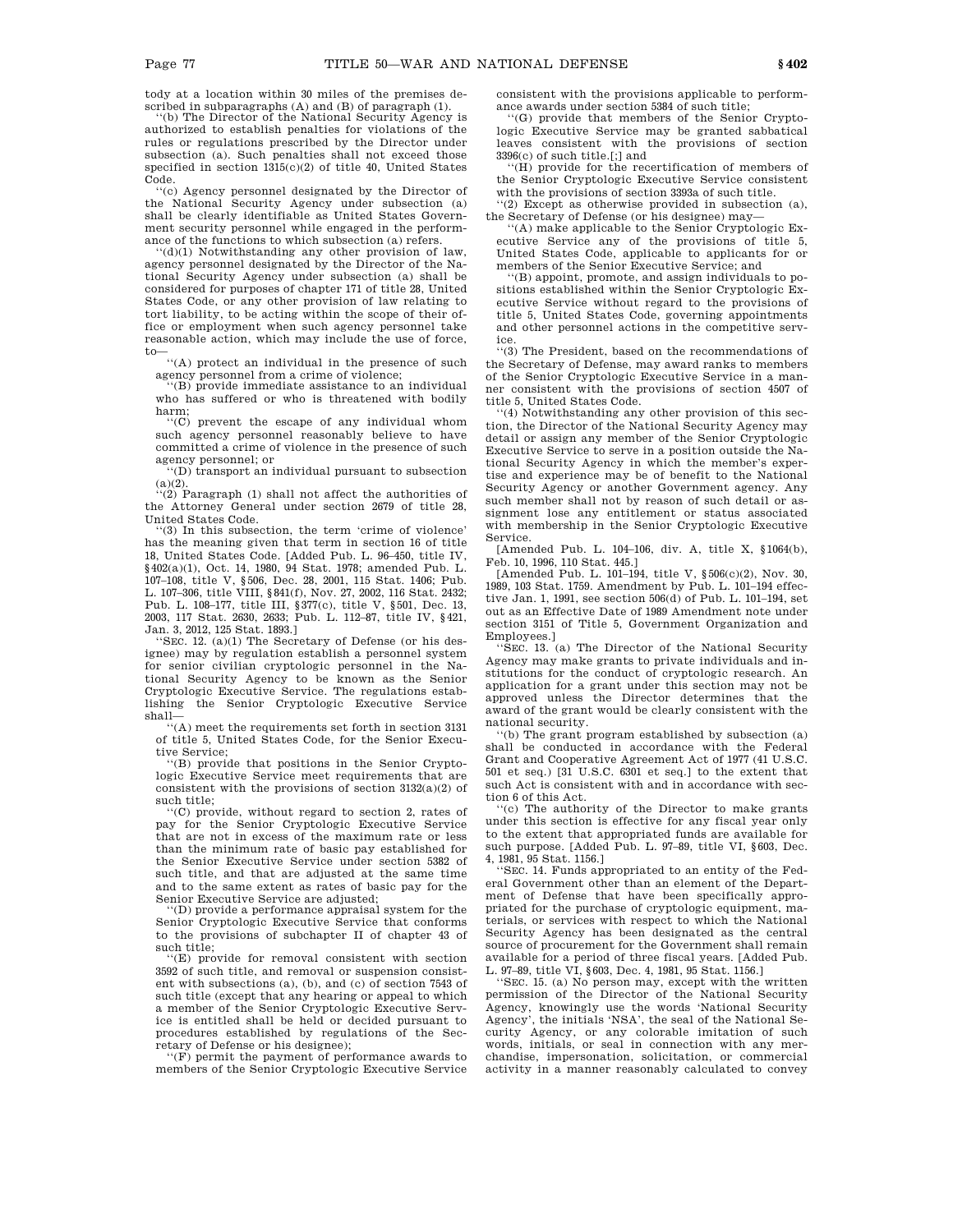the impression that such use is approved, endorsed, or authorized by the National Security Agency.

(b) Whenever it appears to the Attorney General that any person is engaged or is about to engage in an act or practice which constitutes or will constitute conduct prohibited by subsection (a), the Attorney General may initiate a civil proceeding in a district court of the United States to enjoin such act or practice. Such court shall proceed as soon as practicable to the hearing and determination of such action and may, at any time before final determination, enter such restraining orders or prohibitions, or take such other action as is warranted, to prevent injury to the United States or to any person or class of persons for whose protection the action is brought. [Added Pub. L. 97–89, title VI, §603, Dec. 4, 1981, 95 Stat. 1156.]

''SEC. 16. (a) The purpose of this section is to establish an undergraduate and graduate training program, which may lead to a baccalaureate or graduate degree, to facilitate the recruitment of individuals, particularly minority high school students, with a demonstrated capability to develop skills critical to the mission of the National Security Agency, including mathematics, computer science, engineering, and foreign languages. [Amended Pub. L. 111–259, title III, §312(a)(1), Oct. 7, 2010, 124 Stat. 2663.]

''(b) The Secretary of Defense is authorized, in his discretion, to assign civilians who may or may not be employees of the National Security Agency as students at accredited professional, technical, and other institutions of higher learning for training at the undergraduate or graduate level in skills critical to effective performance of the mission of the Agency. [Amended Pub. L. 111–259, title III, §312(a)(2), (b)(1), Oct. 7, 2010, 124 Stat. 2663.]

''(c) The National Security Agency may pay, directly or by reimbursement to program participants, expenses incident to assignments under subsection (b), in any fiscal year only to the extent that appropriated funds are available for such purpose. [Amended Pub. L. 111–259, title III, §312(b)(2)(A), Oct. 7, 2010, 124 Stat. 2664.]

 $\cdot \cdot \cdot (d)(1)$  To be eligible for assignment under subsection (b), a program participant, [sic] must agree in writing— [Pub. L. 111–259, title III, §312(b)(2)(B)(i)(I), Oct. 7, 2010, 124 Stat. 2664, which directed substitution of ''a program participant,'' for ''an employee of the Agency,'', was executed by making the substitution for ''an employee of the Agency'' to reflect the probable intent of Congress.]

'(A) to continue in the service of the Agency for the period of the assignment and to complete the educational course of training for which the program participant is assigned; [Amended Pub. L. 111–259, title III, §312(b)(2)(B)(i)(II), Oct. 7, 2010, 124 Stat. 2664.]

''(B) to continue in the service of the Agency following completion of the assignment for a period of one-and-a-half years for each year of the assignment or part thereof;

''(C) to reimburse the United States for the total cost of education (excluding the program participant's pay and allowances) provided under this section to the program participant if, prior to the program participant's completing the educational course of training for which the program participant is assigned, the assignment or the program participant's employment with the Agency is terminated—

''(i) by the Agency due to misconduct by the program participant;

''(ii) by the program participant voluntarily; or

''(iii) by the Agency for the failure of the program participant to maintain such level of academic standing in the educational course of training as the Director of the National Security Agency shall have specified in the agreement of the program participant under this subsection; and [Amended Pub. L. 111–259, title III, §312(b)(2)(B)(i)(III), (c), Oct. 7, 2010, 124 Stat. 2664.]

''(D) to reimburse the United States if, after completing the educational course of training for which the program participant is assigned, the program participant's employment with the Agency is terminated either by the Agency due to misconduct by the program participant or by the program participant voluntarily, prior to the program participant's completion of the service obligation period described in subparagraph (B), in an amount that bears the same ratio to the total cost of the education (excluding the program participant's pay and allowances) provided to the program participant as the unserved portion of the service obligation period described in subparagraph (B) bears to the total period of the service obligation described in subparagraph (B). [Amended Pub. L. 111–259, title III, §312(b)(2)(B)(i)(IV), Oct. 7, 2010, 124 Stat. 2664.]

''(2) Subject to paragraph (3), the obligation to reimburse the United States under an agreement described in paragraph (1), including interest due on such obligation, is for all purposes a debt owing the United States.

 $(3)(A)$  A discharge in bankruptcy under title 11, United States Code, shall not release a person from an obligation to reimburse the United States required under an agreement described in paragraph (1) if the final decree of the discharge in bankruptcy is issued within five years after the last day of the combined period of service obligation described in subparagraphs (A) and (B) of paragraph (1).

''(B) The Secretary of Defense may release a person, in whole or in part, from the obligation to reimburse the United States under an agreement described in paragraph (1) when, in his discretion, the Secretary determines that equity or the interests of the United States so require.

''(C) The Secretary of Defense shall permit an [sic] program participant assigned under this section who, prior to commencing a second academic year of such assignment, voluntarily terminates the assignment or the program participant's employment with the Agency, to satisfy his obligation under an agreement described in paragraph (1) to reimburse the United States by reimbursement according to a schedule of monthly payments which results in completion of reimbursement by a date five years after the date of termination of the assignment or employment or earlier at the option of the program participant. [Amended Pub. L. 111–259, title III, §312(b)(2)(B)(ii), Oct. 7, 2010, 124 Stat. 2664.]

''(e) Agency efforts to recruit individuals at educational institutions for participation in the undergraduate and graduate training program established by this section shall be made openly and according to the common practices of universities and employers recruiting at such institutions. [Amended Pub. L. 111–259, title III, §312(a)(3), (d), Oct. 7, 2010, 124 Stat. 2663, 2664.]

''(f) Chapter 41 of title 5 and subsections (a) and (b) of section 3324 of title 31, United States Code, shall not apply with respect to this section.

''(g) The Secretary of Defense may issue such regulations as may be necessary to implement this section. [Added Pub. L. 99–569, title V, §505, Oct. 27, 1986, 100 Stat. 3200.]

''(h) The undergraduate and graduate training program established under this section shall be known as the Louis Stokes Educational Scholarship Program. [Added Pub. L. 111–259, title III, §312(a)(4), Oct. 7, 2010,

124 Stat. 2663.] ''[SEC. 17. Repealed. Pub. L. 103–359, title VIII, §806(b)(2), Oct. 14, 1994, 108 Stat. 3442.]

''SEC. 18. (a) The Secretary of Defense may pay the expenses referred to in section 5742(b) of title 5, United States Code, in the case of any employee of the National Security Agency who dies while on a rotational tour of duty within the United States or while in transit to or from such tour of duty.

''(b) For the purposes of this section, the term 'rotational tour of duty', with respect to an employee, means a permanent change of station involving the transfer of the employee from the National Security Agency headquarters to another post of duty for a fixed period established by regulation to be followed at the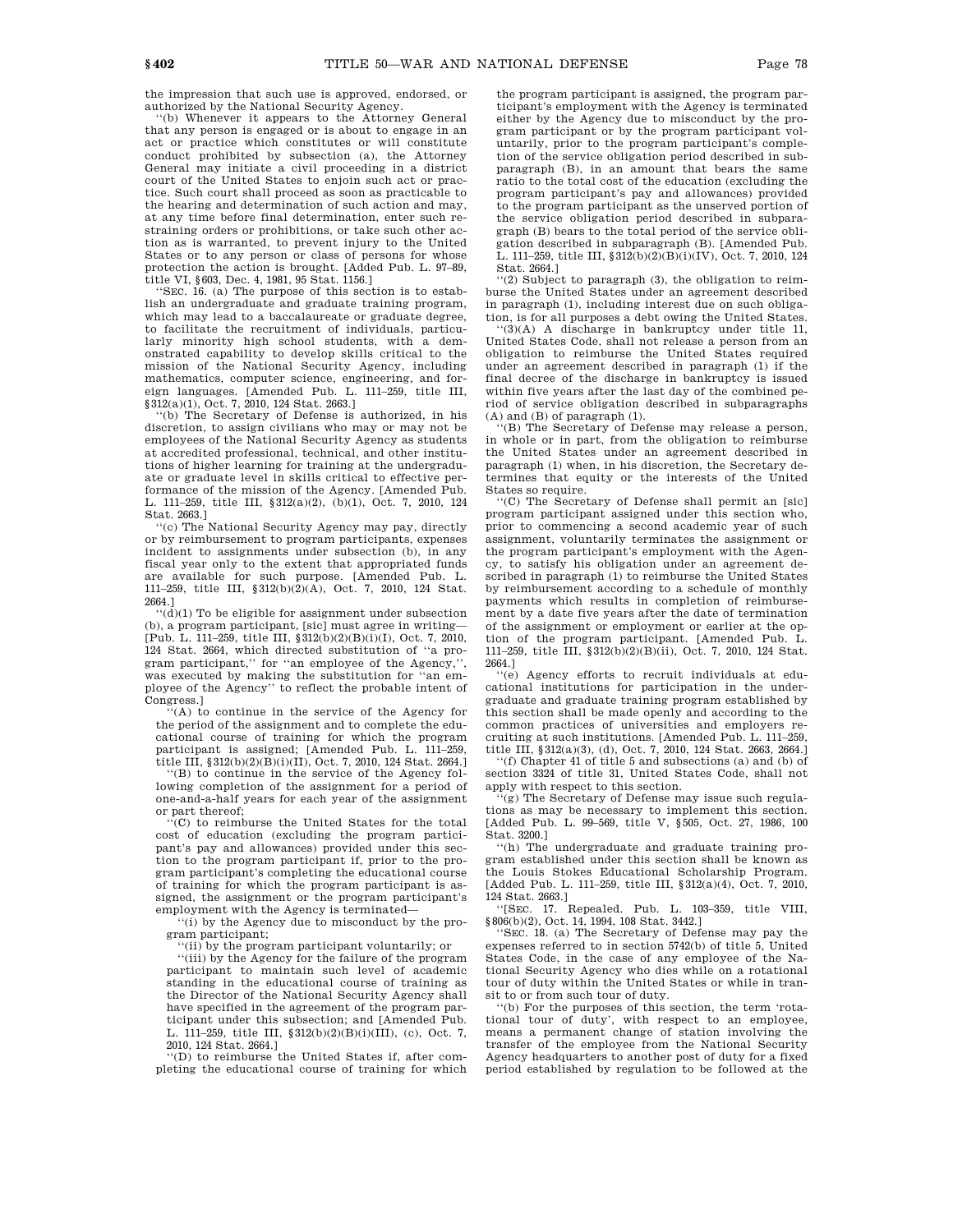end of such period by a permanent change of station involving a transfer of the employee back to such headquarters. [Added Pub. L. 102–183, title IV, §405, Dec. 4, 1991, 105 Stat. 1267; amended Pub. L. 102–496, title III, §304(a), Oct. 24, 1992, 106 Stat. 3183.]

''SEC. 19. (a) There is established the National Security Agency Emerging Technologies Panel. The Panel is a standing panel of the National Security Agency. The Panel shall be appointed by, and shall report directly to, the Director of the National Security Agen-

cy. ''(b) The Panel shall study and assess, and periodically advise the Director on, the research, development, and application of existing and emerging science and technology advances, advances in encryption, and other topics.

''(c) The Federal Advisory Committee Act (5 U.S.C. App.) shall not apply with respect to the Panel. [Added Pub. L. 108–487, title V, §501, Dec. 23, 2004, 118 Stat. 3950.]

''SEC. 20. (a) The Director may collect charges for evaluating, certifying, or validating information assurance products under the National Information Assurance Program or successor program.

''(b) The charges collected under subsection (a) shall be established through a public rulemaking process in accordance with Office of Management and Budget Circular No. A–25.

''(c) Charges collected under subsection (a) shall not exceed the direct costs of the program referred to in that subsection.

''(d) The appropriation or fund bearing the cost of the service for which charges are collected under the program referred to in subsection (a) may be reimbursed, or the Director may require advance payment subject to such adjustment on completion of the work as may

be agreed upon. ''(e) Amounts collected under this section shall be credited to the account or accounts from which costs associated with such amounts have been or will be incurred, to reimburse or offset the direct costs of the program referred to in subsection (a).'' [Added Pub. L. 109–364, div. A, title IX, §933, Oct. 17, 2006, 120 Stat. 2363.]

[Reference to the Director of Central Intelligence or the Director of the Central Intelligence Agency in the Director's capacity as the head of the intelligence community deemed to be a reference to the Director of National Intelligence. Reference to the Director of Central Intelligence or the Director of the Central Intelligence Agency in the Director's capacity as the head of the Central Intelligence Agency deemed to be a reference to the Director of the Central Intelligence Agency. See section 1081(a), (b) of Pub. L. 108–458, set out as a note under section 401 of this title.]

### EXECUTIVE ORDER NO. 10483

Ex. Ord. No. 10483, Sept. 2, 1953, 18 F.R. 5379, as amended by Ex. Ord. No. 10598, Feb. 28, 1955, 20 F.R. 1237, which provided for an Operations Coordinating Board, was superseded by Ex. Ord. No. 10700, Feb. 25, 1957, formerly set out below.

### EXECUTIVE ORDER NO. 10700

Ex. Ord. No. 10700, Feb. 25, 1957, 22 F.R. 1111, as amended by Ex. Ord. No. 10773, July 1, 1958, 23 F.R. 5061; Ex. Ord. No. 10782, Sept. 6, 1958, 23 F.R. 6971; Ex. Ord. 10838, Sept. 16, 1959, 24 F.R. 7519, which provided for the Operations Coordinating Board, was revoked by Ex. Ord. No. 10920, Feb. 18, 1961, 26 F.R. 1463.

EX. ORD. NO. 13228. ESTABLISHING THE OFFICE OF HOME-LAND SECURITY AND THE HOMELAND SECURITY COUNCIL

Ex. Ord. No. 13228, Oct. 8, 2001, 66 F.R. 51812, as amended by Ex. Ord. No. 13284, §3, Jan. 23, 2003, 68 F.R. 4075; Ex. Ord. No. 13286, §8, Feb. 28, 2003, 68 F.R. 10622, provided:

By the authority vested in me as President by the Constitution and the laws of the United States of America, it is hereby ordered as follows:

SECTION 1. *Establishment*. I hereby establish within the Executive Office of the President an Office of Homeland Security (the ''Office'') to be headed by the Assistant to the President for Homeland Security.

SEC. 2. *Mission*. The mission of the Office shall be to develop and coordinate the implementation of a comprehensive national strategy to secure the United States from terrorist threats or attacks. The Office shall perform the functions necessary to carry out this mission, including the functions specified in section 3 of this order.

SEC. 3. *Functions*. The functions of the Office shall be to coordinate the executive branch's efforts to detect, prepare for, prevent, protect against, respond to, and recover from terrorist attacks within the United States.

(a) *National Strategy*. The Office shall work with executive departments and agencies, State and local governments, and private entities to ensure the adequacy of the national strategy for detecting, preparing for, preventing, protecting against, responding to, and recovering from terrorist threats or attacks within the United States and shall periodically review and coordinate revisions to that strategy as necessary.

(b) *Detection*. The Office shall identify priorities and coordinate efforts for collection and analysis of information within the United States regarding threats of terrorism against the United States and activities of terrorists or terrorist groups within the United States. The Office also shall identify, in coordination with the Assistant to the President for National Security Affairs, priorities for collection of intelligence outside the United States regarding threats of terrorism within the United States.

(i) In performing these functions, the Office shall work with Federal, State, and local agencies, as appropriate, to:

(A) facilitate collection from State and local governments and private entities of information pertaining to terrorist threats or activities within the United States;

(B) coordinate and prioritize the requirements for foreign intelligence relating to terrorism within the United States of executive departments and agencies responsible for homeland security and provide these requirements and priorities to the Director of Central Intelligence and other agencies responsible for collection of foreign intelligence;

(C) coordinate efforts to ensure that all executive departments and agencies that have intelligence collection responsibilities have sufficient technological capabilities and resources to collect intelligence and data relating to terrorist activities or possible terrorist acts within the United States, working with the Assistant to the President for National Security Affairs, as appropriate;

(D) coordinate development of monitoring protocols and equipment for use in detecting the release of biological, chemical, and radiological hazards; and

(E) ensure that, to the extent permitted by law, all appropriate and necessary intelligence and law enforcement information relating to homeland security is disseminated to and exchanged among appropriate executive departments and agencies responsible for homeland security and, where appropriate for reasons of homeland security, promote exchange of such information with and among State and local governments and private entities. (ii) Executive departments and agencies shall, to

the extent permitted by law, make available to the Office all information relating to terrorist threats and activities within the United States.

(c) *Preparedness*. The Office of Homeland Security shall coordinate national efforts to prepare for and mitigate the consequences of terrorist threats or attacks within the United States. In performing this function, the Office shall work with Federal, State, and local agencies, and private entities, as appropriate, to:

(i) review and assess the adequacy of the portions of all Federal emergency response plans that pertain to terrorist threats or attacks within the United States;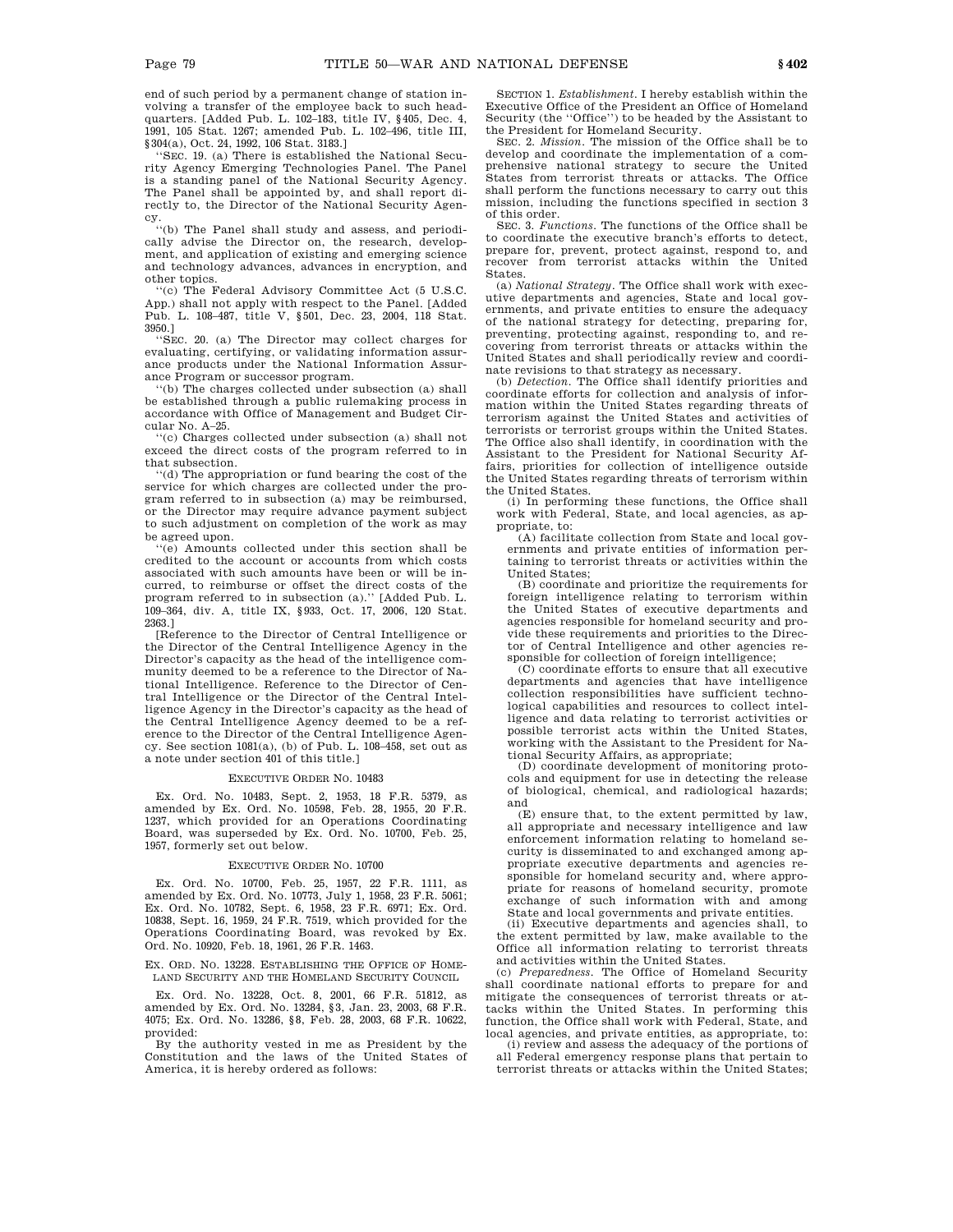(ii) coordinate domestic exercises and simulations designed to assess and practice systems that would be called upon to respond to a terrorist threat or attack within the United States and coordinate programs and activities for training Federal, State, and local employees who would be called upon to respond to such a threat or attack;

(iii) coordinate national efforts to ensure public health preparedness for a terrorist attack, including reviewing vaccination policies and reviewing the adequacy of and, if necessary, increasing vaccine and pharmaceutical stockpiles and hospital capacity;

(iv) coordinate Federal assistance to State and local authorities and nongovernmental organizations to prepare for and respond to terrorist threats or attacks within the United States;

(v) ensure that national preparedness programs and activities for terrorist threats or attacks are developed and are regularly evaluated under appropriate standards and that resources are allocated to improving and sustaining preparedness based on such evaluations; and

(vi) ensure the readiness and coordinated deployment of Federal response teams to respond to terrorist threats or attacks, working with the Assistant to the President for National Security Affairs, when appropriate.

(d) *Prevention*. The Office shall coordinate efforts to prevent terrorist attacks within the United States. In performing this function, the Office shall work with Federal, State, and local agencies, and private entities, as appropriate, to:

(i) facilitate the exchange of information among such agencies relating to immigration and visa matters and shipments of cargo; and, working with the Assistant to the President for National Security Affairs, ensure coordination among such agencies to prevent the entry of terrorists and terrorist materials and supplies into the United States and facilitate removal of such terrorists from the United States, when appropriate;

(ii) coordinate efforts to investigate terrorist threats and attacks within the United States; and

(iii) coordinate efforts to improve the security of United States borders, territorial waters, and airspace in order to prevent acts of terrorism within the United States, working with the Assistant to the President for National Security Affairs, when appropriate.

(e) *Protection*. The Office shall coordinate efforts to protect the United States and its critical infrastructure from the consequences of terrorist attacks. In performing this function, the Office shall work with Federal, State, and local agencies, and private entities, as appropriate, to:

(i) strengthen measures for protecting energy production, transmission, and distribution services and critical facilities; other utilities; telecommunications; facilities that produce, use, store, or dispose of nuclear material; and other critical infrastructure services and critical facilities within the United States from terrorist attack;

(ii) coordinate efforts to protect critical public and privately owned information systems within the United States from terrorist attack;

(iii) develop criteria for reviewing whether appropriate security measures are in place at major public and privately owned facilities within the United States;

(iv) coordinate domestic efforts to ensure that special events determined by appropriate senior officials to have national significance are protected from terrorist attack;

(v) coordinate efforts to protect transportation systems within the United States, including railways, highways, shipping, ports and waterways, and airports and civilian aircraft, from terrorist attack;

(vi) coordinate efforts to protect United States livestock, agriculture, and systems for the provision of water and food for human use and consumption from terrorist attack; and

(vii) coordinate efforts to prevent unauthorized access to, development of, and unlawful importation into the United States of, chemical, biological, radiological, nuclear, explosive, or other related materials that have the potential to be used in terrorist attacks.

(f) *Response and Recovery*. The Office shall coordinate efforts to respond to and promote recovery from terrorist threats or attacks within the United States. In performing this function, the Office shall work with Federal, State, and local agencies, and private entities, as appropriate, to:

(i) coordinate efforts to ensure rapid restoration of transportation systems, energy production, transmission, and distribution systems; telecommunications; other utilities; and other critical infrastructure facilities after disruption by a terrorist threat or attack;

(ii) coordinate efforts to ensure rapid restoration of public and private critical information systems after disruption by a terrorist threat or attack;

(iii) work with the National Economic Council to coordinate efforts to stabilize United States financial markets after a terrorist threat or attack and manage the immediate economic and financial consequences of the incident;

(iv) coordinate Federal plans and programs to provide medical, financial, and other assistance to victims of terrorist attacks and their families; and

(v) coordinate containment and removal of biological, chemical, radiological, explosive, or other hazardous materials in the event of a terrorist threat or attack involving such hazards and coordinate efforts to mitigate the effects of such an attack.

(g) *Incident Management*. Consistent with applicable law, including the statutory functions of the Secretary of Homeland Security, the Assistant to the President for Homeland Security shall be the official primarily responsible for advising and assisting the President in the coordination of domestic incident management activities of all departments and agencies in the event of a terrorist threat, and during and in the aftermath of terrorist attacks, major disasters, or other emergencies, within the United States. Generally, the Assistant to the President for Homeland Security shall serve as the principal point of contact for and to the President with respect to the coordination of such activities. The Assistant to the President for Homeland Security shall coordinate with the Assistant to the President for National Security Affairs, as appropriate.

(h) *Continuity of Government*. The Assistant to the President for Homeland Security, in coordination with the Assistant to the President for National Security Affairs, shall review plans and preparations for ensuring the continuity of the Federal Government in the event of a terrorist attack that threatens the safety and security of the United States Government or its leadership.

(i) *Public Affairs*. The Office, subject to the direction of the White House Office of Communications, shall coordinate the strategy of the executive branch for communicating with the public in the event of a terrorist threat or attack within the United States. The Office also shall coordinate the development of programs for educating the public about the nature of terrorist threats and appropriate precautions and responses.

(j) *Cooperation with State and Local Governments and Private Entities*. The Office shall encourage and invite the participation of State and local governments and private entities, as appropriate, in carrying out the Office's functions.

(k) *Review of Legal Authorities and Development of Legislative Proposals*. The Office shall coordinate a periodic review and assessment of the legal authorities available to executive departments and agencies to permit them to perform the functions described in this order. When the Office determines that such legal authorities are inadequate, the Office shall develop, in consultation with executive departments and agencies, proposals for presidential action and legislative proposals for